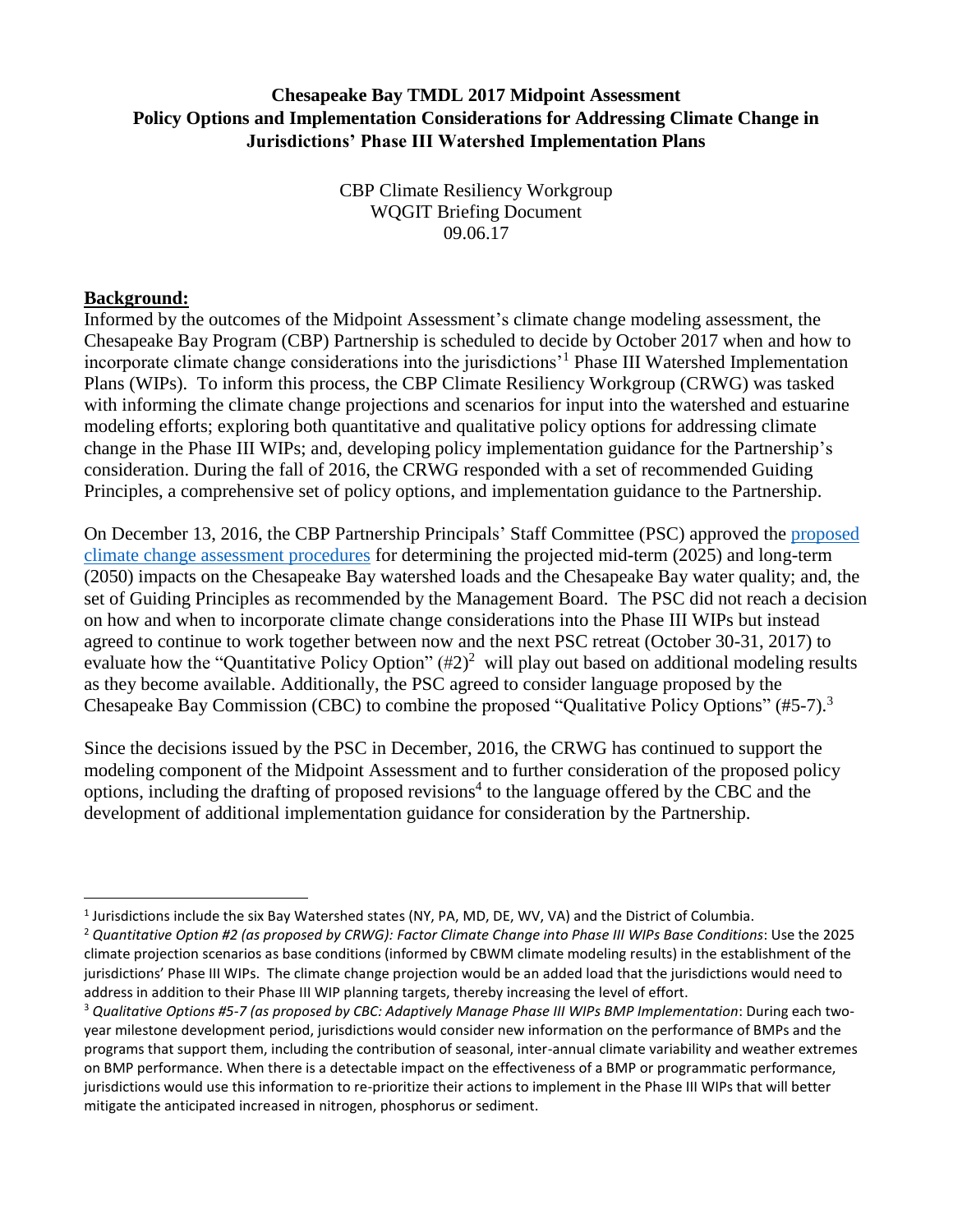## **The Issue(s):**

*How* to incorporate climate change considerations into Phase III WIPs.

### **Important Timelines and Process Steps to consider:**

- October 30-31, 2017: The PSC is scheduled to decide on how to incorporate climate change considerations into the jurisdictions' Phase III WIPs. Leading up to this, on:
	- o September 11, 2017: The CRWG will present its proposed policy options and implementation guidance to the Water Quality Goal Implementation Team (WQGIT).
	- o Sept. 19, 2017: The Modeling Workgroup will present its latest climate change modeling results; and
	- o Sept. 25-26: The full WQGIT will consider both the modeling results and policy options at its Sept. 25-26 in-person meeting.

## **Decisions:**

The key decision the Partnership is requested to make is whether to include both "Quantitative" and "Qualitative" policies for the incorporation of climate change considerations in the Phase III WIPs. The specific decision points are outlined below:

## **Decision Point #1: Approve policy approach to guide Jurisdictions' development and implementation of Phase III Watershed Implementation Plans**

*Quantitative Component (approved for consideration by PSC)* - *Factor Climate Change into Phase III WIP' Base Conditions*: Use the 2025 climate projection scenarios as base conditions (informed by CBWM climate modeling results) in the establishment of the jurisdictions' Phase III WIPs. The climate change projection would be an added load that the jurisdictions would need to address in addition to their Phase III WIP planning targets, thereby increasing the level of effort.

*Implementation Considerations*: The climate change projection would be an added load that jurisdictions would need to address in addition to their Phase III WIP planning targets, thereby potentially increasing the level of effort. Addressing climate change as part of the base conditions does not change the assimilative capacity of the Bay, nor the Phase III WIP planning targets. The Partnership will have modeling output results based on a subset of 2025 and 2050 climate scenarios, but there will be uncertainty. Projections of climate and BMP response will likely change over time. Jurisdictions would assess this information and adjust plans in accordance with Chesapeake Bay TMDL, Section 10: Implementation and Adaptive Management. To offset anticipated changes in loads due to climate change, a greater level of effort (i.e., BMP implementation) may be needed to meet water quality standards. Jurisdictions would include a narrative describing these decisions in their Phase III WIPs.

*Qualitative Component (proposed for consideration by CBC)* - *Adaptively Manage Phase III WIP BMP Implementation*: During each two-year milestone development period, jurisdictions would consider new information on the performance of BMPs and the programs that support them, including the contribution of seasonal, inter-annual climate variability and weather extremes on BMP performance. When there is a detectable impact on the effectiveness of a BMP or programmatic performance, jurisdictions would use this information to adjust and/or re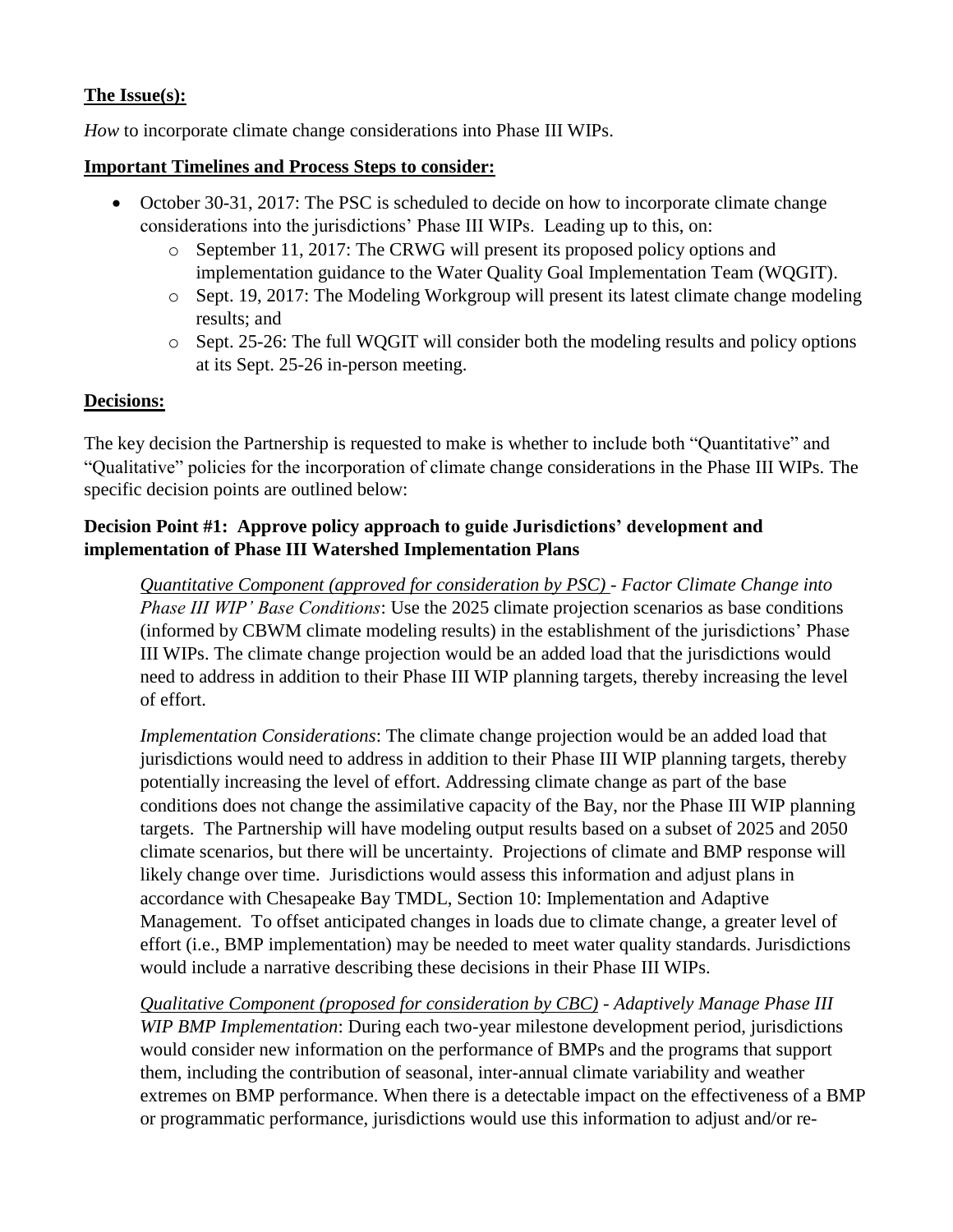prioritize their actions to implement in the Phase III WIPs that will better mitigate the anticipated increases in nitrogen, phosphorus or sediment.

*Implementation Considerations:* The CRWG reviewed the policy option language proposed by the CBC and determined that it does not fully encompass the intent of the 3 policy options (#5,6 and 7) as originally proposed. Elements associated with optimizing BMPs and requesting jurisdictions to provide a narrative statement addressing their programmatic climate change commitments were not included. Additionally, after further analysis, the CWRG agreed that the term "detectable impact" was too arbitrary and would need to be further defined. They also agreed that it is not likely that new information on the performance of BMPs will be available within a timeframe to support an assessment in line with each two-year milestone development period. The CRWG has proposed alternative language for Partnership consideration.

## *Qualitative Component (proposed for consideration by CRWG)<sup>5</sup> - Optimize Phase III WIP Development and Adaptively Manage BMP Implementation*:

*Element A*: During the development of Phase III WIPs, jurisdictions will consider and prioritize BMPs that are more resilient to future climate impacts over the intended design life of the proposed practices.

*Element B*: Within a practical time-period applicable to an individual source sector, initiative or action, the Partnership will consider new information on the performance of BMPs, including the contribution of seasonal, inter-annual climate variability, and weather extremes. Jurisdictions will assess this information and their support programs and adjust plans through the two-year milestone process to implement their Phase III WIPs to better mitigate anticipated increases in nitrogen, phosphorus, or sediment due to climate change.

*Element C*: Jurisdictions will provide a narrative consistent with the Guiding Principles that describes their programmatic commitments to address climate change in their Phase III WIPs.

*Implementation Considerations:* The CRWG has compiled informational material, including a "Guidance Example" and "Sample Narrative Template," outlining a potential means and method for implementation of the three elements of the qualitative policy component, as proposed above (See Appendix A). Once the Partnership reaches agreement on the approach to consider climate change in Jurisdictions' Phase III WIPs, formal implementation guidance will be developed and approved by the CRWG and WQGIT.

## **Decision Point #2: Establish the "minimum standard" for implementation in Jurisdictions' Phase III WIPs**

*Implementation Considerations:* The Partnership should not consider the "Quantitative" and "Qualitative" policy components as mutually exclusive: instead, they should be viewed as two separate components (quantitative and qualitative), which could be implemented in tandem, or as a stand-alone.

 $\overline{\phantom{a}}$ 

<sup>&</sup>lt;sup>5</sup> Upon further consideration by the CRWG, the Workgroup proposed revisions to the language offered for consideration by the CBC, to be more in line with original intent of proposed policy options #5-7.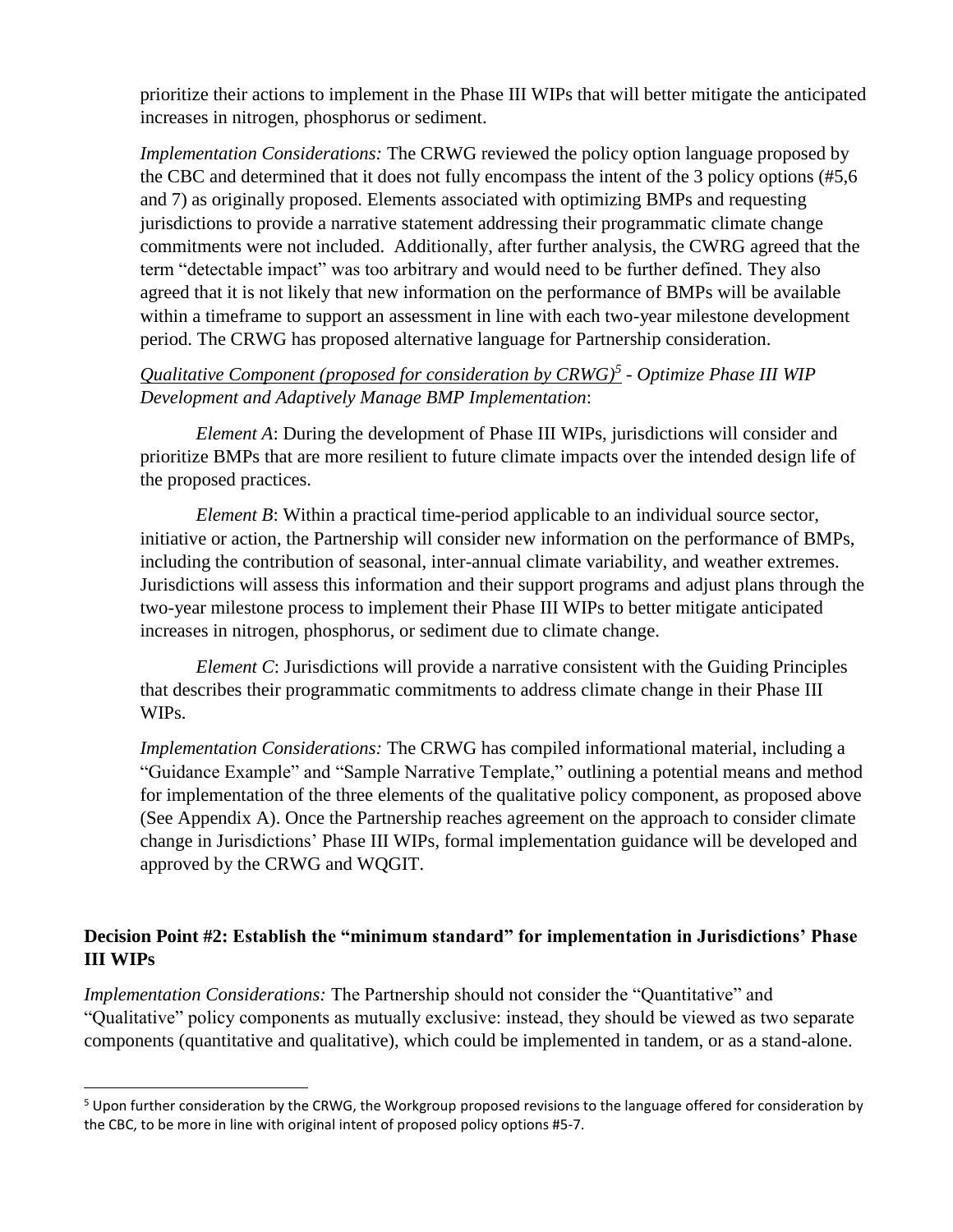Therefore, the Partnership could decide to require the inclusion of both the Quantitative and/or the Qualitative Components in Phase III WIPs.

**Decision Point #3: Establish the level of flexibility among jurisdictions, as well as commitments for CBP programmatic support (e.g., guidance, data, funding, etc.), for implementation of climate change policies that exceed the "minimum standards" of Partnership approved quantitative and/or qualitative policy components.** 

*Implementation Considerations*: Upon a decision by the Partnership to address climate change qualitatively, flexibility and CBP programmatic support could be provided to specific jurisdictions that may elect to include a quantitative and or expanded qualitative policy component in their Phase III WIPs.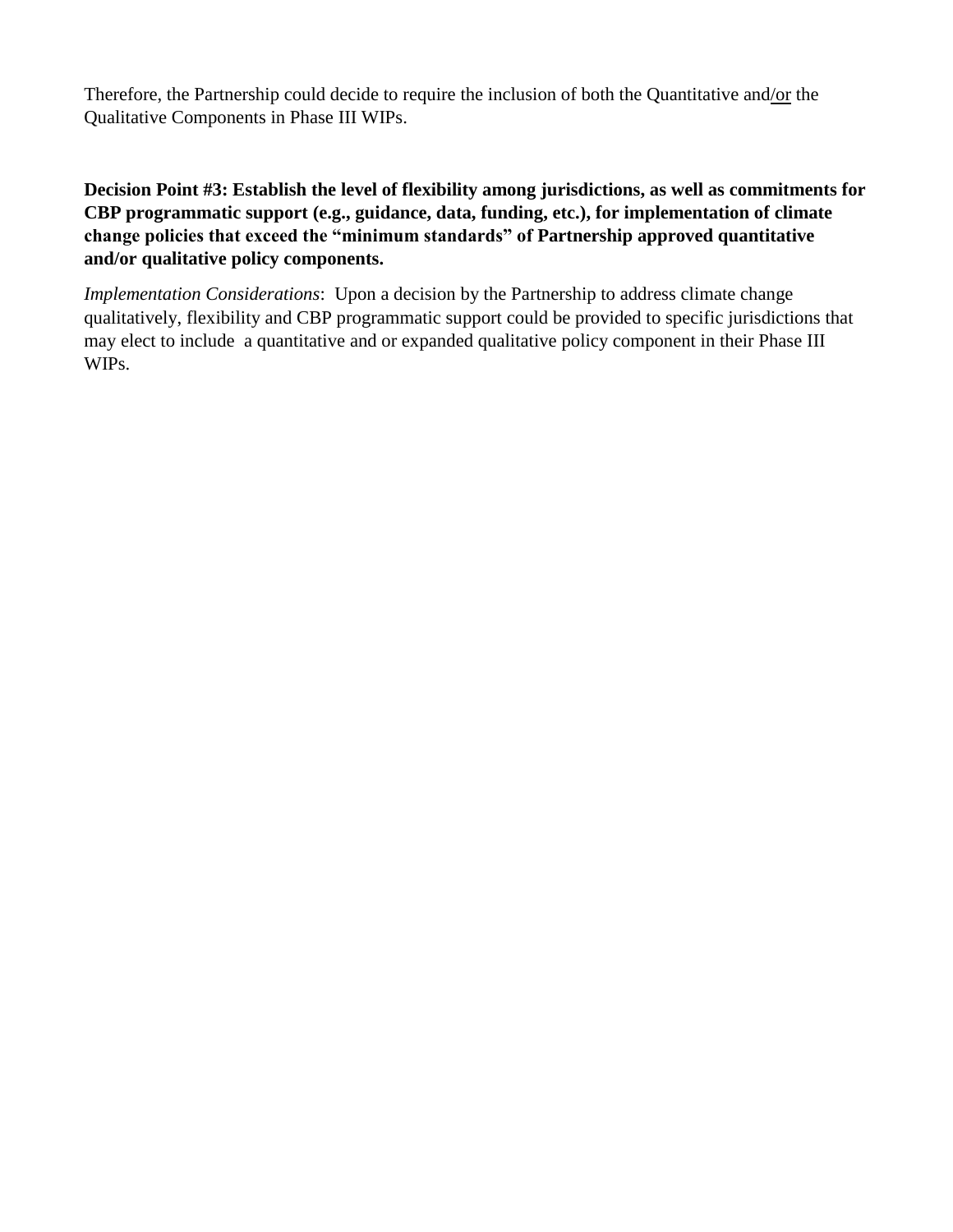### **Appendix A. Guidance Example for Qualitative Policy Component**

*(Under development by the Climate Resiliency Workgroup and Water Quality Goal Implementation Team)<sup>6</sup>*

# *Qualitative Component: Optimize Phase III WIP Development and Adaptively Manage BMP Implementation*

*Element A.) During the development of the Phase III WIPs, jurisdictions would consider and prioritize BMPs that are more resilient to future climate impacts over the intended design life of the proposed practices.* 

Implementation Considerations: Jurisdictions could consider and prioritize BMPs that are more resilient to future climate impacts over the intended design life of the proposed practices, during the development of the Phase III WIPs. Initial information about BMP climate resiliency impacts were included in the TetraTech BMP Impact Score Tool, however additional research will be needed to support full implementation of this option over time. Planned support activities for purposes of providing additional guidance related to this component, include: 1) A compilation of climate change-related BMP implementation reference documents, tools, and resources; and 2) *STAC Workshop*: Monitoring and Assessing Impacts of Changes in Weather Patterns and Extreme Events on BMP Siting and Design (Sept. 7-8 2017). It is envisioned that the STAC Workshop will result in a summary report, outlining the following:

- 1. What are the general principles of BMP siting and design to reduce the vulnerability of urban, agriculture, and coastal BMPs to future impacts of sea level rise, coastal storms, increased temperature, and extreme events?
- 2. How flexible or adaptable are BMPs to anticipated changes in weather patterns and extreme events and what types of adjustments (e.g., retrofits) in BMP design are necessary to maintain functionality and/or structural integrity?
- 3. What suite of BMPs are considered more robust (e.g., mitigate the anticipated increased nitrogen, phosphorus, and sediment loads) to anticipated changes in weather patterns and extreme events?
- 4. What are the remaining gaps and highest priority needs (i.e., research, monitoring measures, programmatic efforts) to address in order to better inform and improve BMP development and implementation?

## *Element B.) Jurisdictions would consider new information on the performance of BMPs and the programs that support them, including the contribution of seasonal, inter-annual climate variability, and weather extremes.*

Implementation Considerations: Within a practical time-period applicable to an individual source sector, initiative, or action, the Partnership would consider new information on the performance of BMPs,

l

<sup>6</sup> Appendix A includes informational material compiled by the CRWG, including a "Sample Narrative Template." Appendix A outlines a potential means and method for implementation of the three elements of the CRWG's proposed qualitative policy component. Once the Partnership reaches agreement on the approach to consider climate change in Jurisdictions' Phase III WIPs, formal implementation guidance will be developed and approved by the CRWG and WQGIT.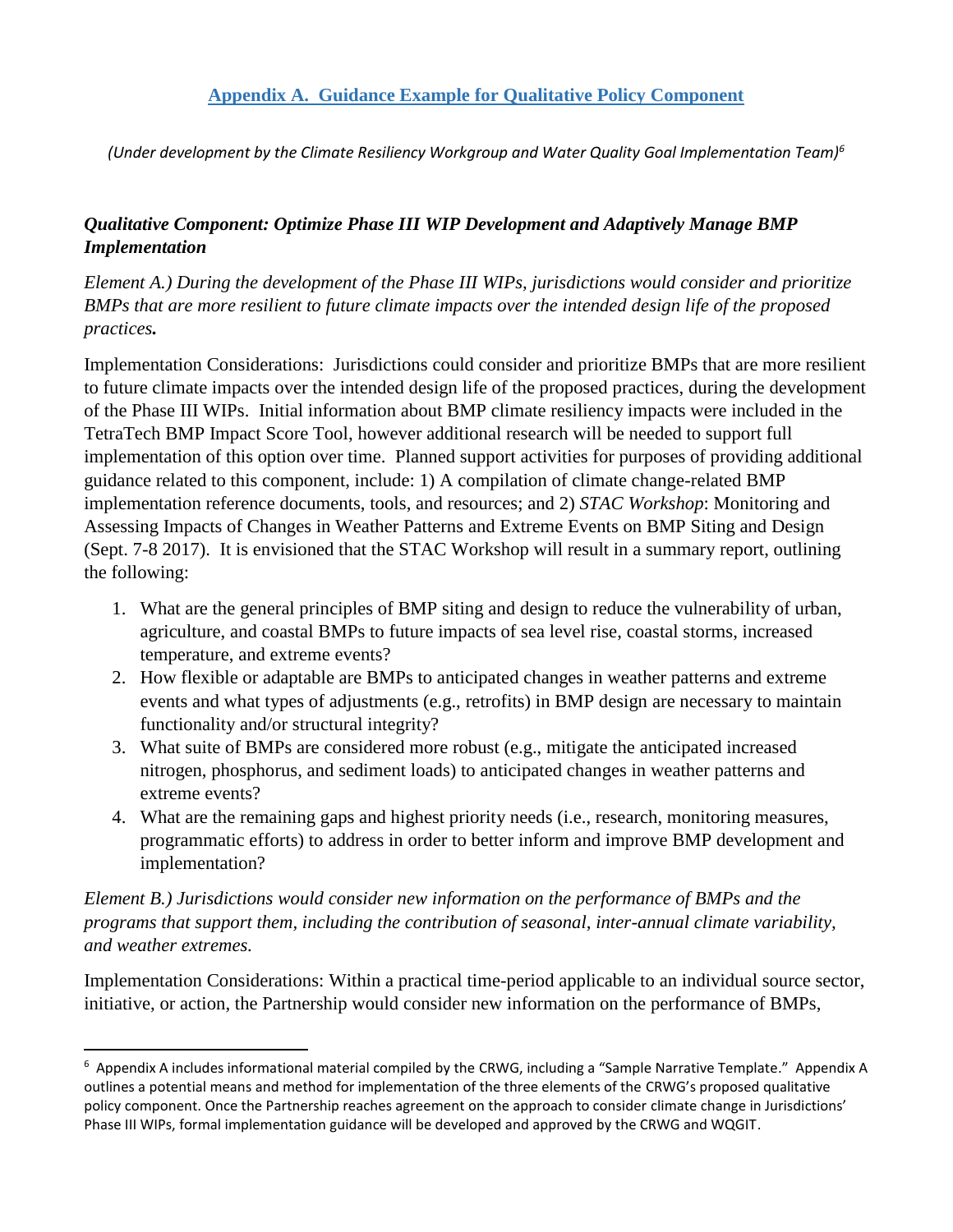including the contribution of seasonal, inter-annual climate variability, and weather extremes. Jurisdictions would assess this information, their support programs and adjust plans to better mitigate anticipated increases in nitrogen, phosphorus, or sediment due to climate change. To inform implementation, it is expected that the Partnership would need to work together to facilitate the collection and evaluation of BMP performance data. This will enable the Partnership to learn more about BMP performance and the sensitivity of BMPs that are attributable to climate change, to allow for consideration of these factors while adaptively managing for long-term change. Periodically, in support of this action, the CBP Partnership, through STAC working consultatively with CRWG, could compile and assess the latest climate and ecosystem science, research, or data, and relay this information to the jurisdictions.

*Element C.) Jurisdictions would provide a narrative strategy, consistent with the Guiding Principles, which describes their programmatic and/or numeric (e.g., BMP) commitments to address climate change in their Phase III WIPs.*

Implementation Considerations: The CBP's assessment of the projected impacts and modeling results of climate change in 2025 and 2050 for a range of scenarios would be relayed to the jurisdictions. The jurisdictions would include a narrative strategy in their Phase III WIPs, outlining their programmatic and/or numeric (if Quantitative Component selected) commitments to address projected impacts consistent with the Guiding Principles, outlined below (approved by the PSC on December 13, 2016).<sup>7</sup> Narrative strategies could vary across jurisdictions; however, by following a "narrative template," they could be standardized/harmonized to provide for transparency, accountability, and consistency. EPA could potentially use these elements as a guide to evaluate the proposed narrative strategies in the Phase III WIPs.

### *Sample Narrative Template:*

 $\overline{\phantom{a}}$ 

- I. Scientific Assessment and Conclusions
- a) The CBP's assessment of the projected impacts and modeling results of climate change in 2025 and 2050 for a range of scenarios would be relayed to the jurisdictions. In response, jurisdictions should describe method(s) for gathering and assessing additional scientific data and information. This element allows for flexibility in jurisdictions' approaches to addressing climate change, and can incorporate local knowledge and information where quantitative data may be lacking.
- b) Identify conclusions based on scientific assessments.
- c) Address how the scientific conclusions guided their programmatic and/or numeric commitments (if Quantitative Component selected). Jurisdictions should use local expertise and knowledge along with the latest climate information and science to inform their programmatic and/or numeric commitments.
- II. Programmatic and/or Numeric Commitments (if Quantitative Component selected)
- a) Outline programmatic and/or numeric (if Quantitative Component selected) commitments to address projected impacts consistent with the Climate Resiliency Guiding Principles. Commitments may vary across jurisdictions but could include activities such as undertaking

<sup>&</sup>lt;sup>7</sup> Jurisdictions should also reference Chesapeake Bay TMDL, Section 7: Reasonable Assurance and Accountability Framework; and, Section 10: Implementation and Adaptive Management for guidance on developing narrative strategies.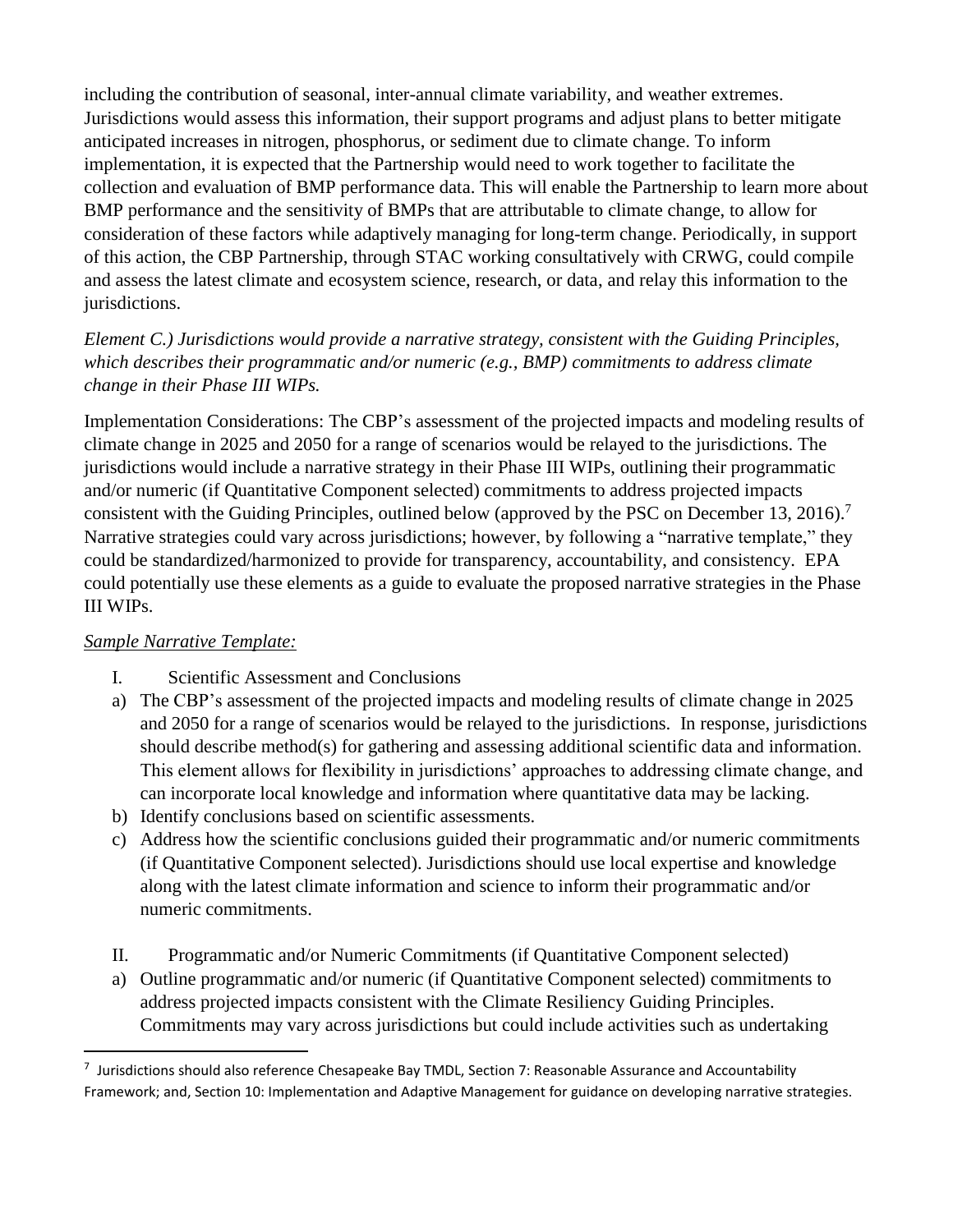demonstration projects; prioritizing implementation of climate-resilient BMPs; approaches for assessing vulnerability of planned BMPs; or enhancing plans, policies, regulations or on-theground efforts to address impacts, etc. Jurisdictions could also pursue BMPs with clear cobenefits and climate change-related positive impacts (e.g., habitat restoration and flood control).

III: Phase III WIP Development: Planning and Scoping<sup>8</sup>

a) Describe the process used to guide Phase III WIP development, in accordance with the approved Climate Resiliency Guiding Principles for WIP Development:

1. *Capitalize on "Co-Benefits"* – maximize BMP selection to increase climate or coastal resiliency, soil health, flood attenuation, habitat restoration, carbon sequestration, or socioeconomic and quality of life benefits.

2. *Account for and integrate planning and consideration of existing stressors* – consider existing stressors such as future increase in the amount of paved or impervious area, future population growth, and land-use change in establishing reduction targets or selection/prioritizing BMPs.

3. *Align with existing climate resiliency plans and strategies* – align with implementation of existing greenhouse gas reduction strategies; coastal/climate adaptation strategies; hazard mitigation plans; floodplain management programs; fisheries/habitat restoration programs, etc.

4. *Manage for risk* and p*lan for uncertainty* – employ iterative risk management and develop robust and flexible implementation plans to achieve and maintain the established water quality standards in changing, often difficult-to-predict conditions.

5. *Engage Local Agencies and Leaders* – work cooperatively with agencies, elected officials, and staff at the local level to provide the best available data on local impacts from climate change and facilitate the modification of existing WIPs to account for these impacts.

IV. Phase III WIP Implementation: BMP Evaluation (Qualitative/Quantitative) Process<sup>9</sup>

a) Describe the process used by jurisdictions to implement WIP programmatic and/or numeric commitments, including the qualitative and/or quantitative evaluation and implementation of BMPs, in accordance with the approved Climate Resiliency Guiding Principles: WIP Implementation.

1. *Reduce vulnerability* - use "Climate-Smart" principles to site and design BMP's to reduce future impact of sea level rise, coastal storms, increased temperature, and extreme events on BMP performance over time. Vulnerability should be evaluated based on the factor of risk (i.e. consequence x probability) in combination with determined levels of risk tolerance, over the intended design-life of the proposed practice.

2. *Build in flexibility and adaptability* - allow for adjustments in BMP implementation in order to consider a wider range of potential uncertainties and a richer set of response options (load allocations, BMP selections, BMP redesign). Use existing WIP development, implementation and reporting procedures, as well as monitoring results and local feedback on performance, to guide this process.

V. Documentation, Reporting and Adaptive Management

 $\overline{a}$ 

<sup>&</sup>lt;sup>8</sup> Additional information and guidance for jurisdictions on how to implement this element will be gathered through the STAC workshop on BMP Siting and Design (Sept. 7-8, 2017).

<sup>&</sup>lt;sup>9</sup> Additional information and guidance for jurisdictions on how to implement this element will be gathered through the STAC workshop on BMP Siting and Design (Sept. 7-8, 2017).